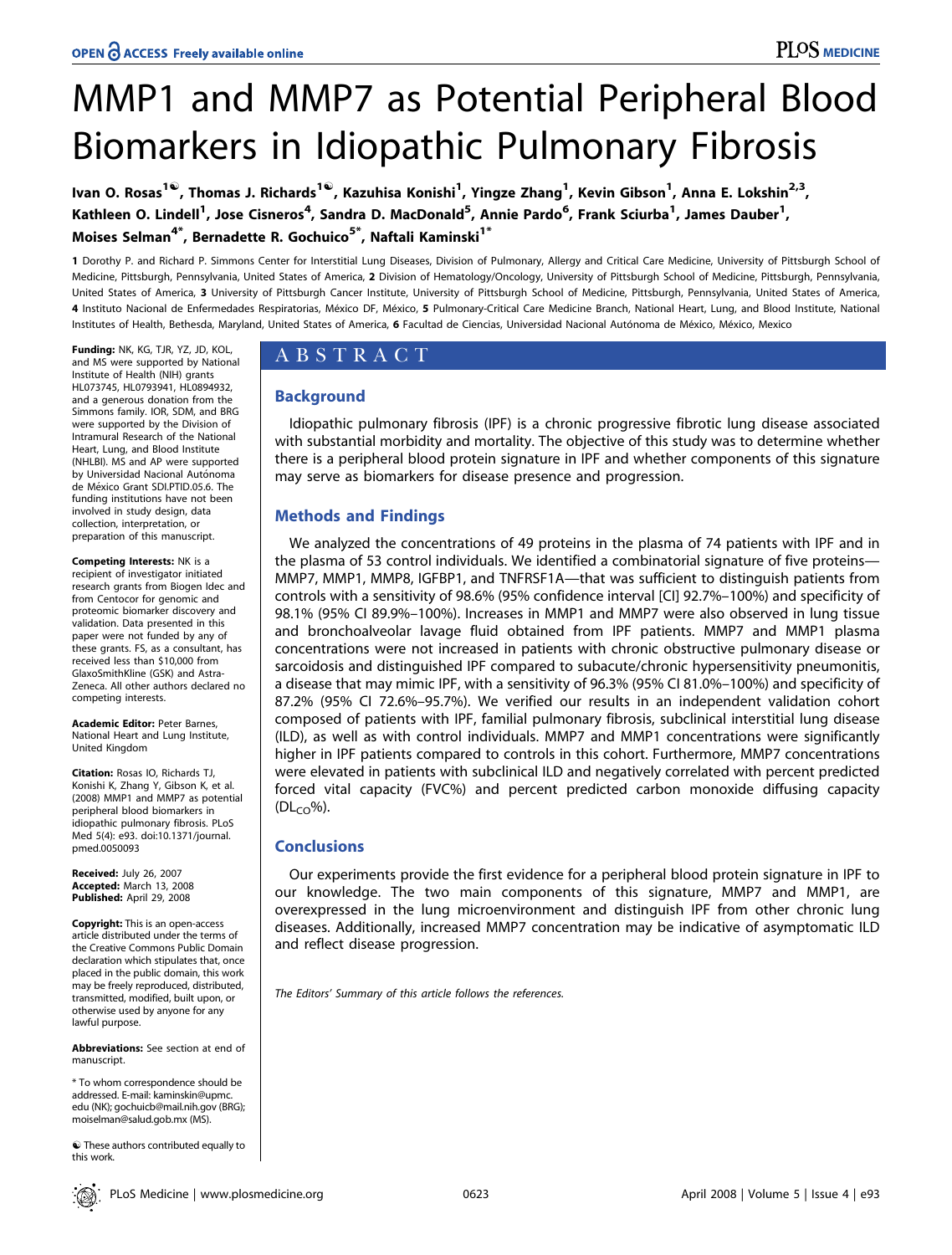# Introduction

Idiopathic pulmonary fibrosis (IPF), a progressive fibrotic interstitial lung disease (ILD) with median survival of 2.5–3 y, is largely unaffected by currently available medical therapies [1]. The disease is characterized by alveolar epithelial cell injury and activation, fibroblast/myofibroblast foci formation, and exaggerated accumulation of extracellular matrix in the lung parenchyma. Recent studies employing high-throughput genomic technologies to analyze samples from IPF patients or genetically modified animals have highlighted the complexity of the pathways involved in the disease (reviewed in [2–4]). While these studies have improved the understanding of the molecular mechanisms underlying lung fibrosis, they did not translate well into the clinical arena.

Identification of peripheral blood biomarkers may facilitate the diagnosis and follow-up of patients with IPF as well as the implementation of new therapeutic interventions. Currently, establishing a diagnosis of IPF may require surgical lung biopsy in patients with atypical clinical presentations or high-resolution computed tomography (HRCT) scans. Patients with IPF are often evaluated by serial pulmonary physiology measurements and repeated radiographic examinations. These studies provide a general assessment of the extent of disease, but do not provide information about disease activity on a molecular level. Higher serum concentrations of surfactant proteins [5], KL-6 [6], FASL [7], CCL-2 [8], a-defensins [9], and most recently SPP1 [10] have been reported in patients with IPF and other ILDs, but most of these studies were modest in size and assayed only a single or a few protein markers simultaneously.

In this study, we used a multianalyte protein assay system to simultaneously measure concentrations of 49 plasma proteins, including cytokines, chemokines, growth and angiogenic factors, matrix metalloproteases (MMPs), and markers of apoptosis in a derivation cohort comprised of IPF patients and healthy controls. We identified a combinatorial signature of five proteins; of these, we measured concentrations of two metalloproteases, MMP7 and MMP1, in other chronic lung diseases and compared them to the levels observed in IPF patients. Finally, the potential role of MMP7 and MMP1 as IPF peripheral blood biomarkers was tested in an independent validation cohort.

### Methods

For detailed description of the methods used in this study, see Text S1.

# Initial IPF Derivation Cohort

This study included 74 patients with IPF evaluated at the University of Pittsburgh Medical Center. The diagnosis of IPF was established on the basis of published criteria [11], and surgical lung biopsy when clinically indicated [12] (see Text S1). Clinical data were available through the Simmons Center database. Smoking status was defined as previously described [13]. Fifty-three control individuals were obtained from the pulmonary division sample collection core. Baseline demographic information is detailed in Table 1. The mean percent predicted forced vital capacity (FVC%) of IPF patients was 61.9  $\pm$  20.8; mean percent predicted carbon monoxide diffusing capacity ( $DL_{CO}\%$ ) was 42.1  $\pm$  17.4.

#### Chronic Obstructive Pulmonary Disease

Plasma samples from 73 patients with chronic obstructive pulmonary disease (COPD) evaluated at the University of Pittsburgh were available for this study. Individuals were clinically stable at the time of examination, had tobacco exposure of at least ten pack years, and had no clinical diagnosis of rheumatologic, infectious, or other systemic inflammatory disease. Disease severity was measured using the GOLD classification as previously described [14]. The COPD cohort included 13 patients with GOLD class 0–I, 21 patients with GOLD II, and 39 patients with GOLD III–IV.

## Sarcoidosis

Plasma samples from 47 patients with sarcoidosis evaluated at the University of Pittsburgh Medical Center were tested. Patients with lung disease  $(n = 29)$  demonstrated an average FVC% of 76.7  $\pm$  22.1, and average DL<sub>CO</sub>% of 72.9  $\pm$  25.5. The diagnosis and staging of disease was determined according to American Thoracic Society and European Respiratory Society criteria, as previously described [15,16].

#### Hypersensitivity Pneumonitis

Serum samples from 41 patients with subacute/chronic hypersensitivity pneumonitis (HP) and 34 patients with IPF evaluated at Instituto Nacional de Enfermedades Respiratorias in Mexico were available for this study. Diagnosis of IPF

| Table 1. Derivation Cohort Patient Characteristics |                        |                       |                      |  |  |
|----------------------------------------------------|------------------------|-----------------------|----------------------|--|--|
| <b>Variables</b>                                   | <b>Characteristics</b> | <b>IPF</b> $(n = 74)$ | Control ( $n = 53$ ) |  |  |
| Sex                                                | Male                   | 49 (66.2%)            | 22 (41.5%)           |  |  |
|                                                    | Female                 | 25 (33.8%)            | 31 (58.5%)           |  |  |
| Race                                               | European descent       | 73 (98.6%)            | 47 (88.7%)           |  |  |
|                                                    | African American       | $1(1.4\%)$            | 4 (7.5%)             |  |  |
|                                                    | <b>Unknown</b>         | $0(0.0\%)$            | $2(3.8\%)$           |  |  |
| Smoking                                            | Current                | 2(2.7%)               | 3(5.7%)              |  |  |
|                                                    | Former                 | 56 (75.7%)            | 22 (41.5%)           |  |  |
|                                                    | Never                  | 16 (21.6%)            | 26 (49.1%)           |  |  |
|                                                    | <b>Unknown</b>         | $0(0.0\%)$            | $2(3.8\%)$           |  |  |
| Age (y)                                            | $Mean + SD$            | $65.9 \pm 9.4$        | $50.5 \pm 15.7$      |  |  |

doi:10.1371/journal.pmed.0050093.t001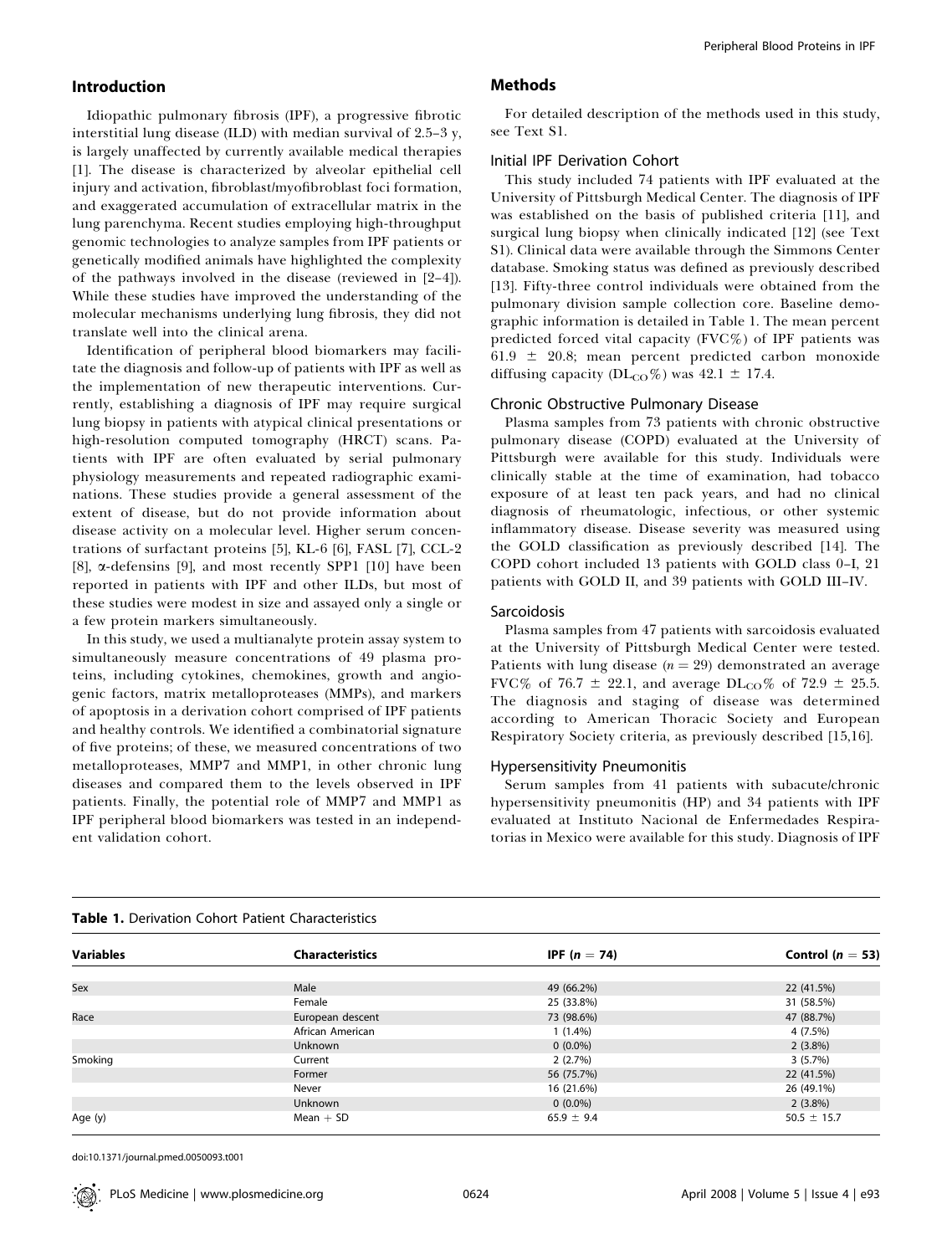| <b>Table 2.</b> Validation Cohort Patient Characteristics |  |
|-----------------------------------------------------------|--|
|-----------------------------------------------------------|--|

| <b>Variables</b> | <b>Characteristics</b> | Sporadic IPF $(n = 9)$ | Control ( $n = 20$ ) | Subclinical ILD $(n = 8)$ | Familial IPF ( $n = 16$ ) |
|------------------|------------------------|------------------------|----------------------|---------------------------|---------------------------|
|                  |                        |                        |                      |                           |                           |
| Sex              | Male                   | 2(22%)                 | 9(45%)               | 6(75%)                    | 7(44%)                    |
|                  | Female                 | 7 (78%)                | 11 (55%)             | 2(25%)                    | 9(56%)                    |
| Race             | European descent       | 7(78%)                 | 15 (75%)             | 7(87%)                    | 15 (94%)                  |
|                  | Hispanic               | $0(0\%)$               | (5%)                 | 1(13%)                    | 1 (6%)                    |
|                  | Asian                  | 2(22%)                 | 1(5%)                | $0(0\%)$                  | $0(0\%)$                  |
|                  | African American       | $0(0\%)$               | 3(15%)               | $0(0\%)$                  | $0(0\%)$                  |
| Smoking          | Current                | $0(0\%)$               | $0(0\%)$             | 2(24%)                    | 2(18%)                    |
|                  | Former                 | 3(33%)                 | 6(30%)               | 1(13%)                    | 6(35%)                    |
|                  | Never                  | 6(67%)                 | 14 (70%)             | 5(63%)                    | 8 (47%)                   |
| Age (y)          | Mean $\pm$ SD          | $66 \pm 8$             | $39 \pm 17$          | $49 \pm 11$               | $64 \pm 11$               |

doi:10.1371/journal.pmed.0050093.t002

and HP has been previously described for this cohort [17,18]. Briefly, HP patients showed the following features: (a) antecedent bird exposure and positive serum antibodies against avian antigens; (b) clinical and functional features of ILD; (c) HRCT showing diffuse centrilobular poorly defined micronodules, ground glass attenuation, focal air trapping, and mild to moderate fibrotic changes; and (d) greater than 35% lymphocytes in bronchoalveolar lavage (BAL) fluid. Forty-four percent of the patients had a surgical lung biopsy; in all cases lung histology was consistent with the diagnosis of HP. The average FVC% was  $60.3 \pm 15.3$  for HP and  $59.1 \pm 10.5$ 17.2 for IPF patients.

#### Independent Validation Cohort

Serum samples from 20 control individuals, eight patients with subclinical idiopathic ILD, 16 patients with familial pulmonary fibrosis, and nine with sporadic IPF, evaluated at the Warren Grant Magnuson Clinical Center of the National Institutes of Health (NIH), were available for this study. Patients with subclinical disease were first-degree relatives of patients with familial pulmonary fibrosis; they were asymptomatic, with normal pulmonary function tests but HRCT findings consistent with early ILD. Familial pulmonary fibrosis was defined as previously described [19]. Normal volunteers were used as controls.

These cohorts have been previously described by us [20,21]. Briefly, the mean FVC% values for patients with sporadic IPF and familial pulmonary fibrosis were 59.4  $\pm$  19.7 and 75.7  $\pm$ 16.7, respectively. Eight patients with familial pulmonary fibrosis were diagnosed with early asymptomatic ILD using HRCT [21]; the mean FVC% in this group was  $101.3 \pm 10.1$ . Gender, age, ethnic origin, and smoking status for all groups are presented in Table 2.

Lung tissue samples for microarray analysis were obtained through the University of Pittsburgh Health Sciences Tissue Bank as we previously described [22]. Twenty-three samples were obtained from surgical remnants of biopsies or lungs explanted from patients with IPF who underwent pulmonary transplant and 14 control normal lung tissues obtained from the disease free margins with normal histology of lung cancer resection specimens. The morphologic diagnosis of IPF was based on typical microscopic findings consistent with usual interstitial pneumonia [12,23]. All patients fulfilled the diagnostic criteria for IPF outlined by the American Thoracic Society and European Respiratory Society [11].

All studies were approved by the Institutional Review Board at the University of Pittsburgh, the National Heart, Lung, and Blood Institute, or the National Institute of Respiratory Diseases, Mexico. Informed consent was obtained from all patients.

#### Blood Samples

Blood (45 ml) was drawn from participants using standardized phlebotomy procedures. Plasma or serum was separated by centrifugation, and all specimens were immediately aliquoted and frozen.

#### BAL

BAL was performed through flexible fiberoptic bronchoscopy as part of the diagnostic process, as we previously described [18,22,24]. Supernatants were kept at –70 °C until use. BAL samples from 22 IPF patients (age 62.2  $\pm$  7.2 y) and ten normal controls (age  $41.5 \pm 5$  y) were available for this study.

#### Multiplex Analysis

Assays were performed using Luminex xMAP technology (Luminex Corporation) in 96-well microplate format according to appropriate manufacturers' protocols (Invitrogen and R&D Systems), as previously described [25] and in Text S1.

# Bead-Based Immunoassays

A 34-plex assay was performed for IL1A, IL1RA, IL1B, IL2, IL2R, IL4, IL5, IL6, IL7, IL8, IL10, IL12B, IL13, IL15, IL17, TNFA, IFNA, IFNG, GMCSF, EGF, VEGF, GCSF, FGF2, HGF, CXCL9, CXCL10, CCL2, CCL3, CCL4, CCL5, CCL11, TNFRS1A, TNFRS1B, and TRAIL-R2 (Invitrogen). MMP assays included MMP1, MMP2, MMP3, MMP7, MMP8, MMP9, MMP12, and MMP13 (R&D Systems).

Assays for FAS, EGFR, FASL, Cyfra 21–1 (CKRT19 fragment), IGFBP1, and KLK10 were developed in our Pittsburgh Luminex Core Facility. The assays were validated as described [25].

#### ELISA

Quantitative sandwich enzyme immunoassay for human MMP1, MMP7, and AGER was performed as recommended by the manufacturer (R&D Systems).

#### Oligonucleotide Microarray Experiments

Detailed information is provided in Text S1. Briefly, total RNA was used as a template for synthesis of cDNA as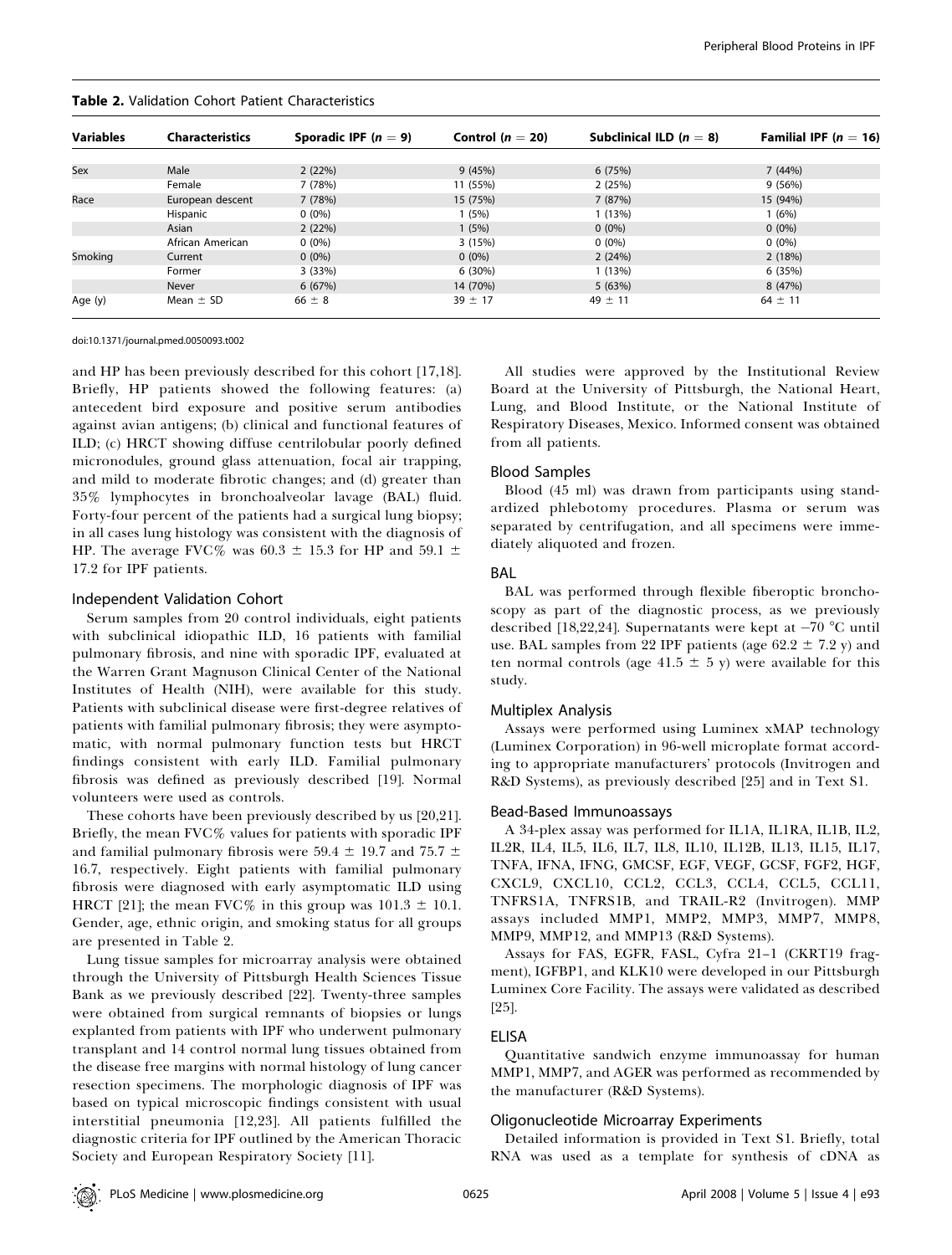recommended by the manufacturer of the arrays (Agilent Technologies). The cDNA was used as a template to generate Cy3-labeled cRNA that was used for hybridization on Agilent Whole Human Genome 4X 44K multipack arrays (Agilent Technologies). After hybridization, scanning, and feature extraction, data files were imported into a microarray database and linked with updated gene annotations using SOURCE (http://genome-www5.stanford.edu/cgi-bin/SMD/ source/sourceSearch) and then normalized using cyclic LOESS [26]. Differentially expressed genes were identified using significant analysis of microarrays (SAM) [27]. Probes corresponding to the 49 protein markers were identified through their gene symbols. Expression levels for the probes that corresponded to these markers were extracted. In the case of redundant probes, those with the highest expression level and with the lowest Q-value were selected for presentation.

#### Statistical Analysis

A protein was considered differentially expressed when there was a change of at least 25% in concentration and statistical significance at  $p < 0.05$  corrected for multiple testing. Data are reported as mean  $\pm$  standard deviation. The Wilcoxon rank-sum test was used to identify potential biomarkers that univariately distinguish IPF samples from controls. For multiple testing the Bonferroni method was used to control the family-wise error rate at 5%. Data were analyzed using the R language for statistical computing (http://www.r-project.org/) [28]. Classification and regression trees (CART) methodology was used to identify potential combinations of peripheral blood biomarkers that could be used to distinguish IPF from controls. CART was performed using the rpart package for recursive partitioning. Classification performance was assessed using the ROCR package (http://rocr.bioinf.mpi-sb.mpg.de/). For oligonucleotide array data analysis, we applied SAM [27]. Data visualization and clustering were performed using Genomica (http://genomica. weizmann.ac.il/index.html) [29] and Spotfire Decision Site 9 (TIBCO).

#### Results

# Plasma Proteins Distinguish IPF Patients from Controls in Derivation Cohort

Of 49 markers analyzed, 48 are detectable in plasma (Figure 1A); univariate analysis identified 12 proteins that are differentially expressed in IPF compared to controls (Table 3). Five MMPs (MMP7, MMP1, MMP3, MMP8, MMP9), two chemokines (CXCL10, CCL11), FAS, IL12B, and the soluble TNF receptors (TNFRSF1A, TNFRSF1B) are significantly overexpressed; AGER is significantly underexpressed in plasma of patients with IPF compared to controls. MMP7 and MMP1, which have previously been shown to play a role in IPF pathogenesis, are the top-ranked proteins in univariate analysis (Table 3). Significant differences persist when age, gender, or smoking status is statistically controlled.

To determine whether combinations of these plasma proteins correctly classify IPF patients, we applied recursive partitioning to the entire set of 49 markers and found that plasma protein profiles clearly distinguish IPF patients from normal controls. CART analysis showed that MMP7 and MMP1, in addition to being the two most significant

biomarkers, are key components of a combinatorial classifier that also includes MMP8, IGFBP-1, and TNFRS1A (Figure 1B). Sensitivity and specificity of the classifier are 98.6% (95% confidence interval [CI] 92.7%–100%) and 98.1% (95% CI 89.9%–100%), respectively. High concentrations of MMP7 alone ( $\geq$ 1.99 ng/ml) correctly classify 69 of 74 IPF patients (93.2%) but incorrectly classify five normal samples as IPF and five IPF samples as controls, whereas the combination of high plasma concentrations of both MMP7 ( $\geq$ 1.99 ng/ml) and MMP1 ( $\geq$ 2.15 ng/ml) excludes all controls. Thus the combination of high MMP7 and high MMP1 concentrations can distinguish IPF patients from controls. Receiver operating characteristic curves (ROCs) (Figure 1C) confirm that MMP7 is the best univariate classifier, although the combination of five markers performs somewhat better (Figure 1C), as does the combination of MMP7 and MMP1 (unpublished data).

# MMP7 and MMP1 Are Increased in the Lung and BAL Fluid of Patients with IPF

To determine whether protein concentration differences in peripheral blood reflect gene expression differences present in the lung, we analyzed gene expression patterns in 23 IPF and 14 control lungs using oligonucleotide microarrays (Figure 2A). Of the five plasma proteins in the CART plasma signature (Figure 1B), only the genes for MMP7 and MMP1 are significantly overexpressed in IPF lungs compared to controls (SAM  $Q$  value  $= 0$  for both genes; 7.3and 15.7-fold increase, respectively). Of the ten other proteins that are significantly different in the plasma of patients with IPF (Table 3), the genes for MMP3, AGER, and IL12B are also significantly differentially expressed in IPF lungs (Figure 2A).

To determine whether MMP7 and MMP1 proteins are secreted into the alveolar microenvironment, we measured their concentrations in BAL obtained from 22 patients with IPF and ten control individuals. MMP7 and MMP1 BAL concentrations are significantly higher in IPF patients when compared to controls ( $p < 0.00001$  and  $p = 0.018$ , respectively) (Figure 2B and 2C). Hence, elevated MMP7 and MMP1 levels in the lung microenvironment are the most likely source for their increased concentrations in peripheral blood.

# MMP7 and MMP1 Are Not Increased in Patients with COPD or Sarcoidosis

To determine whether concentrations of MMP7 and MMP1 are increased in other common chronic lung diseases, we measured plasma concentrations in patients affected with sarcoidosis or COPD. The 47 sarcoidosis patients were stratified into those with evidence for parenchymal lung disease (stage 2 or greater;  $n = 29$ ) and those with no lung parenchymal involvement ( $n = 18$ ). As shown in Figure 3, there are no significant differences in plasma concentrations of MMP7 ( $p = 0.78$ ) (Figure 3A) or MMP1 ( $p = 0.27$ ) (Figure 3B) between the sarcoidosis groups with or without lung abnormalities when compared to controls. COPD participants were grouped by GOLD class, into 0-I ( $n = 13$ ), II ( $n =$ 21), and III–IV ( $n = 39$ ). No significant differences are found in plasma concentrations of MMP7 ( $p = 0.21$ ) or MMP1 ( $p =$ 0.85) between groups of COPD patients stratified by GOLD class (Figure 3A and 3B, respectively).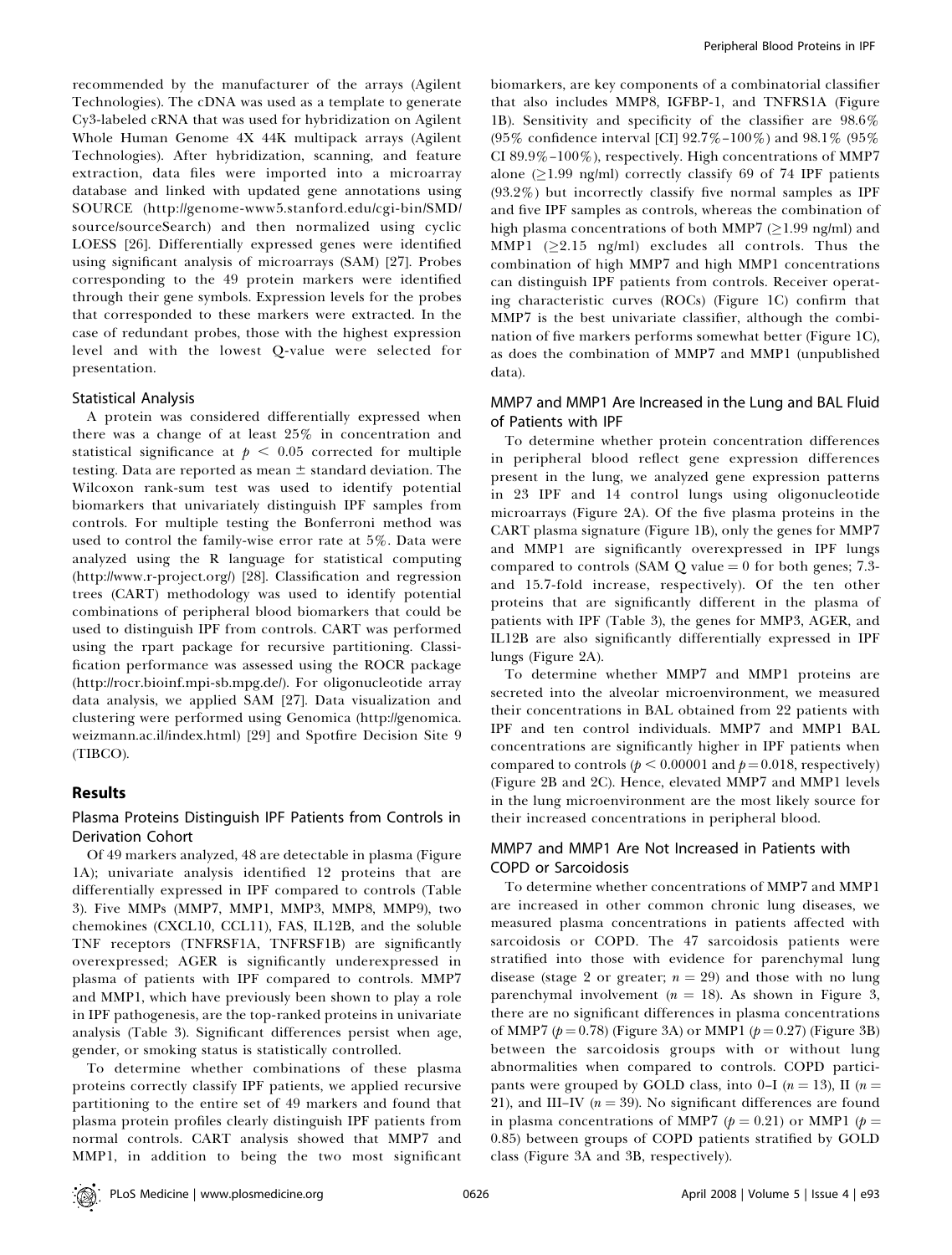

Figure 1. Peripheral Blood Proteins Distinguish IPF Patients from Controls

(A) Heatmap of proteins measured in the plasma of IPF and control patients. Columns, individual patients; rows, proteins. Every protein level was divided by the geometric mean of values for the same proteins for all patients and log based 2 transformed. Increasing shades of yellow, increased; increased shades of purple, decreased; gray, unchanged. Proteins were clustered using Genomica. Red vertical line, cluster of proteins increased in IPF; green vertical line, cluster of proteins decreased in IPF.

(B) Classification tree obtained by CART applied to plasma protein concentration data from IPF patients and controls. A blue box identifies a terminal node as control; a red box as IPF. All counts are listed as control/IPF. Concentrations are in ng/ml. In the subgroup with high MMP7 concentration but low MMP1 concentration (14 IPF samples, five control samples), splitting on IGFBP1 and TNFRSF1A improves classification, while in the subgroup with low MMP7, MMP8 improves classification.

(C) ROC curves for using each of five markers, or their combination, to classify samples as IPF or control. Sensitivity, or true positive rate, is plotted on the y-axis, and false positive rate, or 1 — specificity, on the x-axis. The area under each ROC curve is equivalent to the numerator of the Mann-Whitney Ustatistic comparing the marker distributions between IPF and control samples. The magenta line labeled ''Combined'' is for the combinatorial classifier using all five markers. The identity line at 45 ° represents a marker that performed no better than classifying samples as IPF or control by flipping a fair coin.

doi:10.1371/journal.pmed.0050093.g001

# MMP7 and MMP1 Are Significantly Higher in the Serum of Patients with IPF Compared to Patients with HP

To determine whether peripheral blood concentrations of MMP7 and MMP1 distinguish IPF from other common forms of ILD, we measured their levels in 41 patients with HP and 34 patients with IPF. Univariately, serum concentrations of MMP7 ( $p = 0.01$ ) and MMP1 ( $p < 0.001$ ) are significantly higher in IPF compared to HP; fold changes for MMP1 and MMP7 are 2.3 and 1.31, respectively (Figure 4A and 4B).

Similar results are observed in a reanalysis of a previously published DNA microarray dataset comparing gene expression in lung tissue obtained from IPF and HP patients [18]. In this reanalysis, MMP7 and MMP1 levels are significantly higher in IPF compared to HP (false discovery rate  $[FDR]$  < 5%), however, as observed in the peripheral blood, the change in MMP7 levels is moderate when compared to the increase in MMP1 (Figure 4C).

Combinations of serum MMP1 and MMP7 concentrations have positive predictive values for determining that a patient has IPF ranging from 91% (MMP7  $>$  2.6 ng/ml and MMP1  $>$ 8.9 ng/ml) to 66%, and negative predictive value (ruling out IPF) ranging from  $96\%$  (MMP7 < 2.9 ng/ml and MMP1 >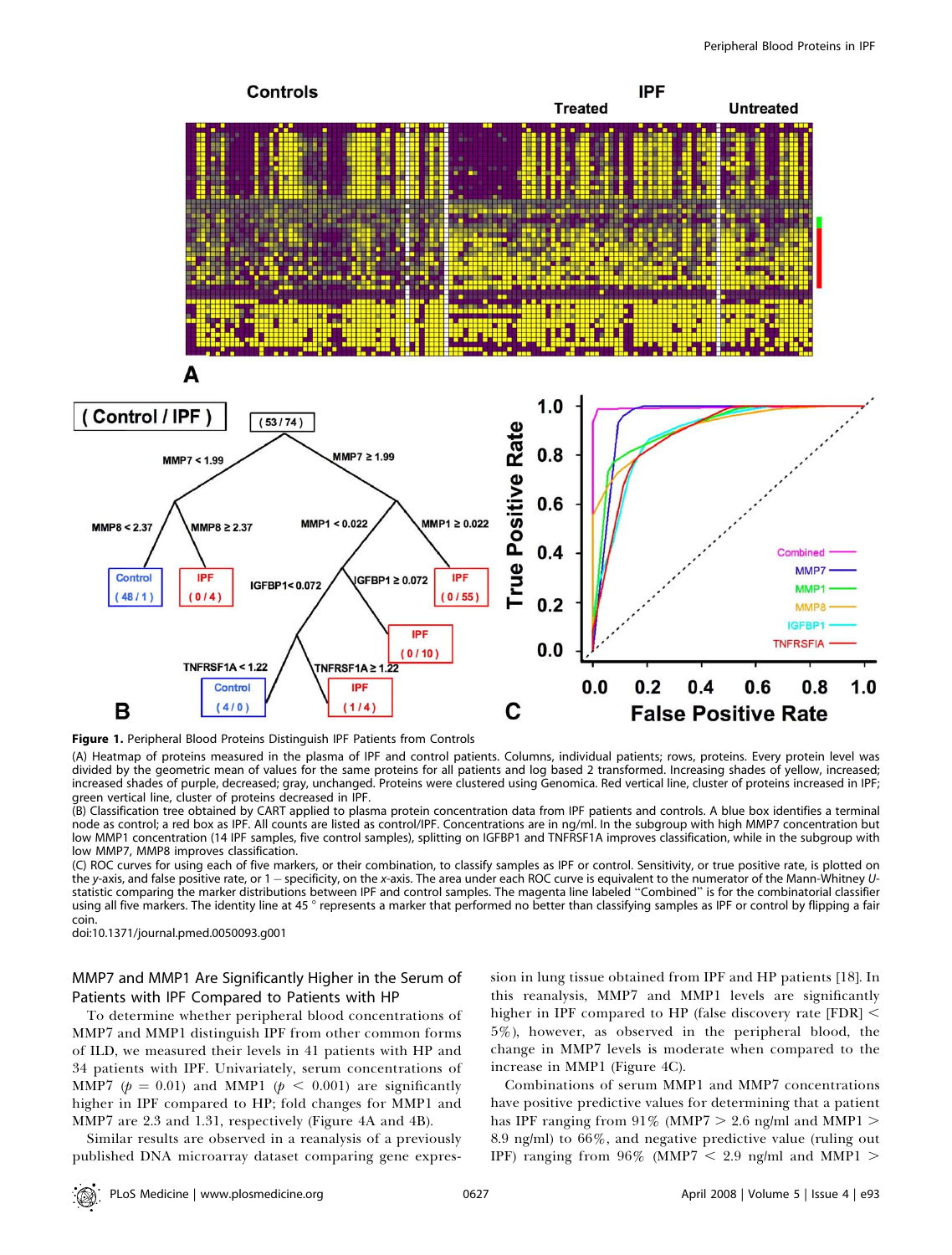#### Table 3. Plasma Proteins That Distinguish IPF from Controls

| Protein            | Fold           | p-Value    |
|--------------------|----------------|------------|
|                    |                |            |
| MMP1               | 4.6            | < 0.000001 |
| MMP7               | 3.2            | < 0.000001 |
| MMP8               | 2.6            | < 0.000001 |
| CXCL <sub>10</sub> | 2.3            | < 0.000001 |
| MMP9               | $\overline{2}$ | < 0.000001 |
| TNFRSF1A           | 1.8            | < 0.000001 |
| MMP3               | 1.8            | < 0.000001 |
| AGER               | 0.66           | < 0.000001 |
| <b>FAS</b>         | 1.7            | < 0.001    |
| CCL11              | 1.7            | < 0.001    |
| TNFRSF1B           | 1.4            | < 0.001    |
| IL12B              | 1.3            | < 0.001    |

doi:10.1371/journal.pmed.0050093.t003

3.5ng/ml) to 70% (Figure 4D). Additionally, the combination of high MMP7 and high MMP1 peripheral blood concentrations distinguish IPF from HP with 96.3% sensitivity (95% CI 81.0%–100%) and 87.2% specificity (95% CI 72.6%– 95.7%) (Figure 4E), further supporting that MMP1 in combination with MMP7 distinguishes IPF from HP.

# MMP7 and MMP1 Are Significantly Higher in the Serum of an Independent Validation Cohort

To verify our findings, we measured serum concentrations of MMP7 and MMP1 in an independent validation cohort comprised of patients affected with IPF, familial pulmonary fibrosis, or subclinical ILD, and control individuals. This

cohort has been recently described by us [21]. Even though concentrations were measured in serum and not plasma, significantly higher concentrations of MMP7 and MMP1 are found in patients with pulmonary fibrosis compared to controls ( $p < 0.001$  and  $p = 0.01$ , respectively). Notably, serum MMP7 concentrations in patients with subclinical ILD are significantly higher compared to control individuals  $(p =$ 0.019) and significantly lower compared to patients with fullblown IPF ( $p < 0.0001$ ) (Figure 5A), suggesting that MMP7 may serve as a biomarker for disease progression. There is no significant difference in MMP7 concentrations between patients with familial or sporadic IPF, consistent with the findings of Yang et al. [30].

In this cohort, elevated MMP1 concentrations combined with high concentrations of MMP7 can distinguish IPF from controls with  $89.2\%$  sensitivity (95% CI  $71.8\%$ -91.7%) and 95.0% specificity (95% CI 75.1%–99.9%), supporting the findings in our derivation cohort (Figure 5B).

# MMP7 Concentrations Correlate Moderately with Disease Severity

To determine whether concentrations of MMP7 or MMP1 correlate with disease severity, we compared pulmonary function measurements with serum concentrations of MMP7 and MMP1 in the validation cohort. We found a significant correlation between higher MMP7 concentrations and disease severity as measured by FVC% (Figure 5C) and  $DL_{CO}\%$  (Figure 5D). Fitted models predict a decline of 4.1% in DL<sub>CO</sub>% ( $p = 0.002$ ,  $r = -0.53$ ) and  $4.0\%$  in FVC% ( $p = 0.002$ ,  $r$  = –0.51) for each increment of 1 ng/ml in serum MMP7. We did not find any statistically significant correlation between



Figure 2. MMP7 and MMP1 Gene and Protein Levels Are Significantly Increased in the Lungs of Patients with IPF

(A) Average gene expression levels (log scale) measured using gene expression microarrays of genes that encode the 49 protein markers in IPF lungs (yaxis) compared to control lungs (x-axis). Colored squares (black or red) are genes that encode proteins that changed significantly in plasma. Red squares are genes that changed significantly (SAM Q value <5%) in gene expression data and that encode proteins measured in peripheral blood. Green oblique lines denote 2-fold change.

(B and C) MMP7 (B) and MMP1 (C) concentrations (ng/ml) are significantly ( $p < 0.00001$  and  $p = 0.018$ , respectively) higher in BAL fluid of patients with IPF ( $n = 22$ ) compared to control individuals ( $n = 10$ ). doi:10.1371/journal.pmed.0050093.g002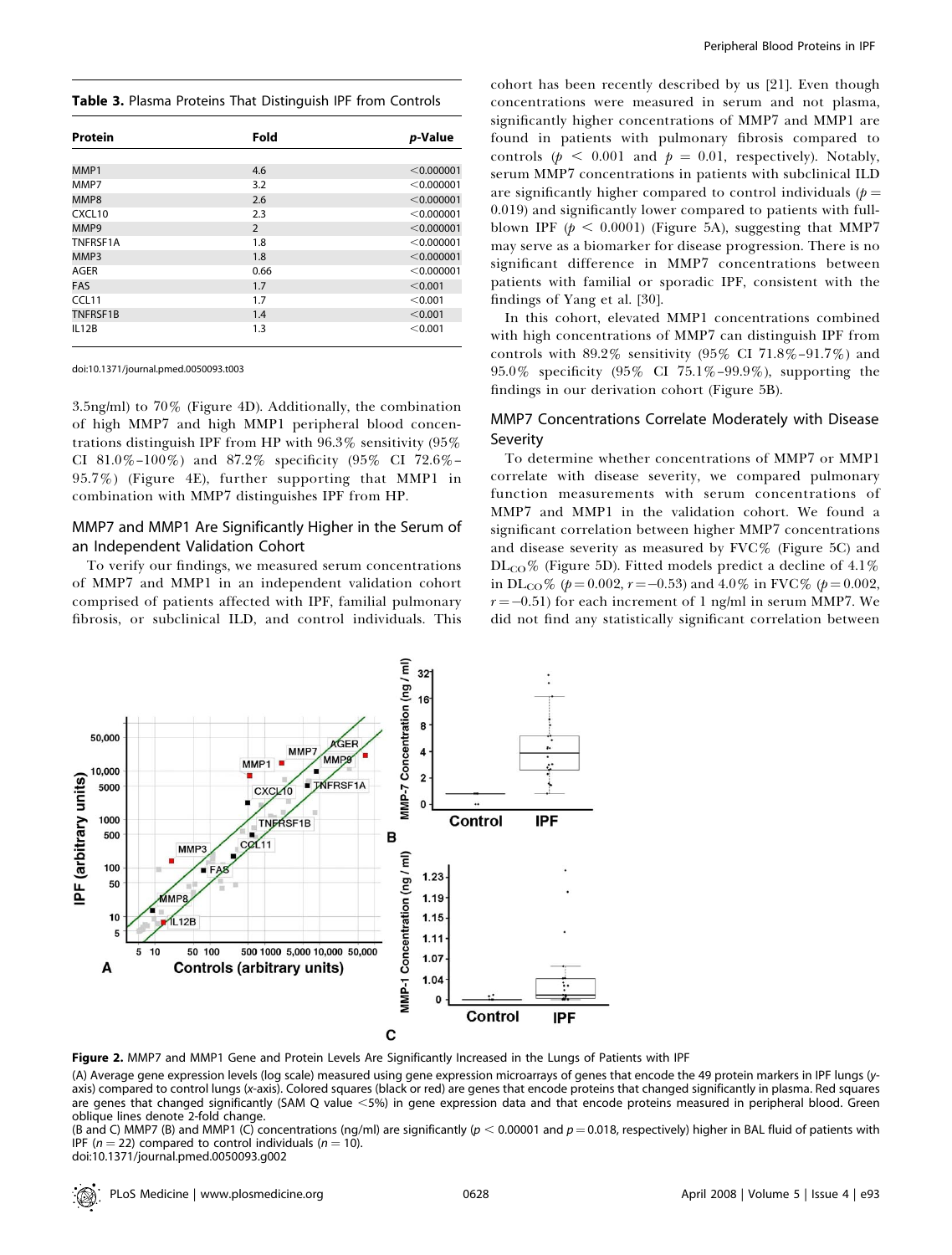

Figure 3. MMP7 and MMP1 Plasma Concentrations Are High in IPF, but Not Sarcoidosis or COPD Concentrations (ng/ml) of MMP7 (A) and MMP1 (B) are significantly higher in patients with IPF ( $n = 74$ ;  $p < 0.00001$  and  $p = 0.018$ , respectively), compared to controls (n = 53), but not sarcoidosis (n = 47; p = 0.78 and p = 0.28, respectively), compared to controls (n = 53) or COPD (n = 73; p = 0.21 and 0.85, respectively, stratified by GOLD class, as 0–I, II, and III–IV). doi:10.1371/journal.pmed.0050093.g003

MMP1 concentrations and pulmonary function measurements (unpublished data).

# **Discussion**

Overall, our study demonstrates the first evidence for a peripheral blood protein signature in IPF patients to our knowledge. MMP7 and MMP1, two matrix metalloproteases previously implicated in the pathogenesis of IPF [31], are significantly increased in plasma, serum, BAL fluid, and lung tissue of IPF patients, suggesting that increased MMP7 and MMP1 levels in the peripheral blood are indicative of the pathologic changes that characterize the IPF alveolar microenvironment. Used in combination, blood levels of MMP1 and MMP7 can distinguish IPF patients from diverse types of chronic lung disease including HP, a common interstitial pneumonia that can sometimes be indistinguishable from IPF [32–34]. Increases in MMP7 blood concentrations are observed in patients with subclinical familial pulmonary fibrosis, and higher levels of MMP7 are associated with disease severity. Taken together our findings support the use of MMP1 and MMP7 as IPF biomarkers and suggest that their role in diagnosis, early detection, and monitoring of disease progression should be further investigated.

Multiple MMPs are among the 12 proteins significantly increased in the blood of IPF patients. The roles of MMPs have been intensively studied and debated in IPF [35]. While multiple and often contrasting roles have been proposed for MMPs in regulating abnormal epithelial response to injury, fibroblast proliferation, extracellular matrix accumulation, and aberrant tissue remodeling, the consensus is that this family of matrix degrading enzymes is involved in disease pathogenesis [31,36–40]. The two top-ranked proteins in this study are MMPs known to be significantly overexpressed in the activated alveolar epithelium in IPF lungs. MMP1, a matrix metalloprotease that primarily degrades fibrillar collagen, is rarely expressed under normal conditions, but is highly overexpressed in reactive alveolar epithelial cells in IPF lungs [39]. MMP7, a matrix metalloprotease with multiple local inflammatory regulatory roles [41,42], is also highly upregulated in alveolar epithelial cells in IPF [39,43].

Furthermore, MMP7 knockout mice are relatively protected from bleomycin-induced fibrosis [39], suggesting that MMP7 may have a profibrotic effect in IPF. Taken in the above context, our results strongly suggest that activated epithelial cells in IPF lungs are the likely source of elevated peripheral blood concentrations of MMP1 and MMP7, thus supporting their use as biomarkers for disease detection and progression.

Our data show that neither patients with COPD, a chronic progressive lung disease, nor patients with sarcoidosis, a chronic granulomatous ILD, express significantly increased peripheral blood concentrations of MMP7 or MMP1. Further, elevated peripheral blood MMP1 concentrations, in the presence of elevated MMP7 concentrations, distinguish IPF from HP. A similar trend in gene expression of MMP7 and MMP1 is found in the lungs of patients with IPF and HP, further supporting the notion that the changes in peripheral blood concentrations of MMP7 and MMP1 are reflective of the lung gene environment and constitute a disease-specific signal. This finding may be very important clinically, because subacute HP is frequently misdiagnosed as idiopathic nonspecific interstitial pneumonia (NSIP), and in its chronic advanced form HP can be undistinguishable from IPF [32– 34]. In fact, recent studies have demonstrated that histopathologic and HRCT abnormalities observed in chronic HP often overlap with those of usual interstitial pneumonia (UIP), representing an important challenge to the differential diagnosis of these conditions [33,34,44]. Thus, the elevated peripheral blood concentrations of MMP7 and MMP1 observed in IPF are not due to a systemic stress response to a chronic lung disease and distinguish COPD, sarcoidosis, and HP from IPF. While we do not advocate at this stage relying solely on peripheral blood concentrations of MMP7 and MMP1 in distinguishing IPF from HP, sarcoidosis, or the less difficult differential diagnosis of COPD, it seems likely that knowing these concentrations will impact clinical decisionmaking.

We did not compare IPF to other idiopathic interstitial pneumonias such as NSIP. There is nothing in our data to suggest that we can distinguish IPF from these diseases using MMP7 and MMP1 peripheral blood concentrations. In fact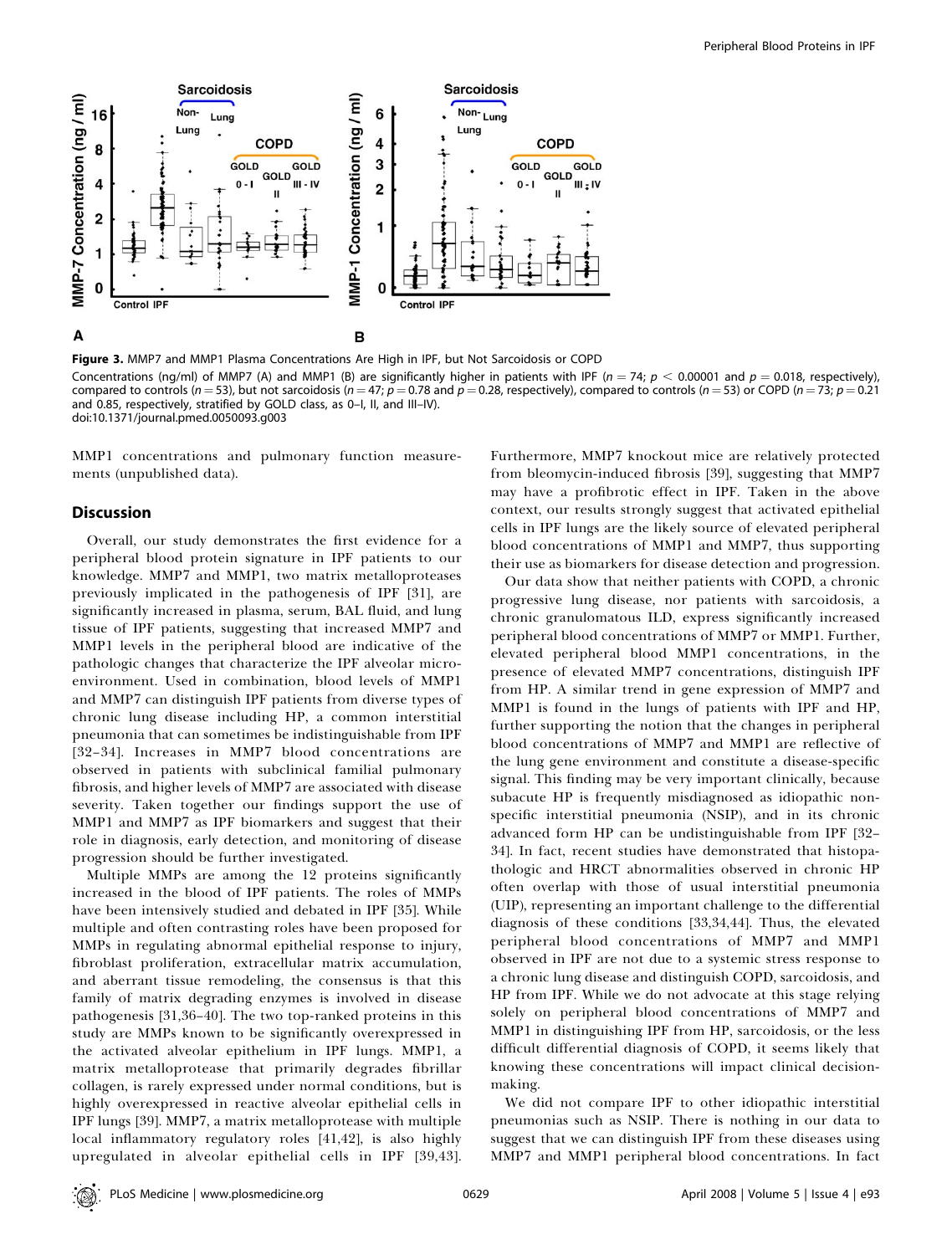



(A and B) Concentrations (ng/ml) of MMP7 (A) and MMP1 (B) in the blood are significantly higher in patients with IPF ( $n=34$ ) than in patients with HP (n  $= 41.$ 

(C) Average gene expression levels (log scale) in IPF samples (y-axis) compared to HP (x-axis) measured by gene expression microarrays. Gray circles, all genes on the array; red circles, MMP1 and MMP7. Green oblique lines denote 2-fold change.

(D) Combinations of serum MMP7 (y-axis) and MMP1 concentrations (x-axis) in IPF (closed circles) and HP patients (open circles). Corners represent points in which the trade-off between positive predictive value (PPV) and negative predictive value (NPV) are optimal for ruling out IPF (blue) or concluding IPF (red) on the basis of MMP1 and MMP7 concentrations.

(E) ROC curves for using MMP1 or MMP7, or their combination, to classify samples as IPF or HP. Sensitivity, or true positive rate, is plotted on the y-axis, and false positive rate, or 1 – specificity, on the x-axis. The identity line at 45 ° represents a marker that performed no better than classifying samples as IPF or HP by flipping a fair coin.

doi:10.1371/journal.pmed.0050093.g004

the finding of elevated MMP7 in patients with subclinical ILD may be indicative that this increase may be present in other idiopathic ILDs. Furthermore, gene expression patterns were found to be extremely similar in IPF and NSIP [30,45], and BAL MMP7 levels were also recently found to be similar in patients with IPF and NSIP [46]. The major limitation in these studies was the small number of cases with NSIP because of the substantial rarity of isolated NSIP. Therefore our results should encourage the establishment of multicenter collections of peripheral blood samples of patients with ILD with sufficient power to determine whether NSIP and IPF differ in their peripheral blood protein expression.

In comparison to other studies, major attributes of our analysis include the relatively large size of our derivation cohort and the large number of proteins assayed in this cohort of patients with IPF, the comparison of peripheral blood biomarker levels with their gene expression levels in the lungs and BAL, the comparison with multiple relatively large control populations with other chronic lung diseases to establish specificity of our findings, and the verification of our initial results in an independent validation cohort. A unique feature of our validation cohort is that it contains patients with subclinical ILD who are asymptomatic firstdegree relatives of patients affected with familial IPF. These individuals have HRCT findings of early ILD, but do not have pulmonary function abnormalities, cough, or dyspnea [19,21]. Analysis of samples from this cohort allowed us to demonstrate that MMP7 concentrations are significantly higher in patients with early subclinical lung disease, suggesting that MMP7 may be a marker for early asymptomatic ILD. Peripheral blood concentrations of MMP7 also correlate with pulmonary function tests, which are surrogate measures of disease severity and thus may reflect molecular mechanisms of lung remodeling in IPF [31]. Naturally, the use of different platforms and different sample types limits our ability at this stage to set a disease-specific MMP concentration threshold.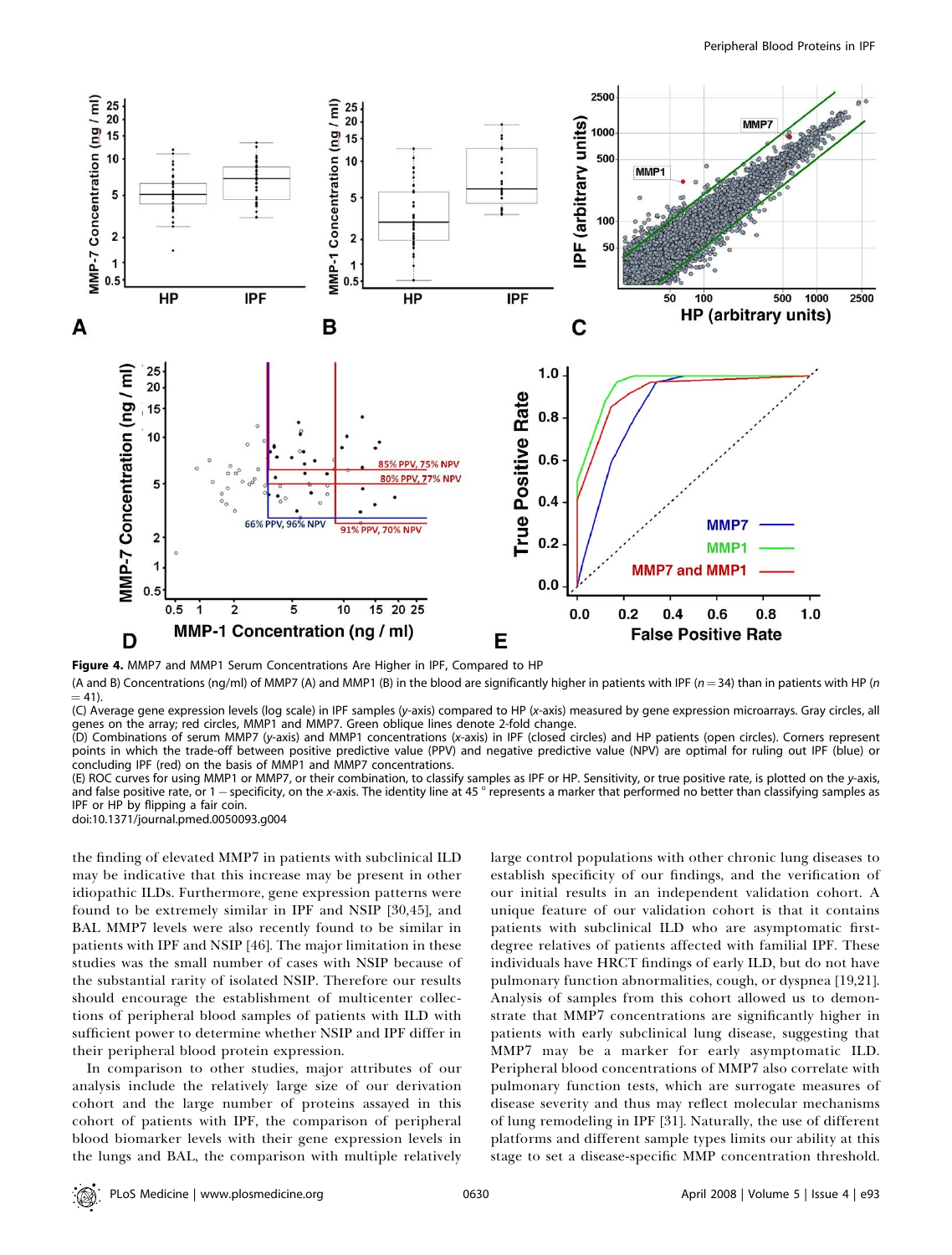

Figure 5. MMP7 Concentrations Significantly Distinguish Control from Subclinical ILD, Familial, or Sporadic IPF (A) Dark solid lines show median concentrations in each group. The interquartile range (IR) or middle 50% of concentrations is delimited by a box. Data are expressed on a log base 2 scale.

(B) ROC curves for using MMP1 or MMP7, or their combination, to classify samples as IPF (sporadic or familial) or control in validation cohort. (C and D) Serum MMP7 concentrations moderately correlate with decreases in FVC% (C) and DL<sub>CO</sub>% (D). Linear regressions and 95% CI inversely relate MMP7 concentration (ng/ml) to FVC% and DLCO%. \*p < 0.05, \*\*p < 0.01, and \*\*\*p < 0.001. doi:10.1371/journal.pmed.0050093.g005

However, the reproducibility and concordance of our results across different sample types and in multiple cohorts suggest that such a threshold can and should be determined.

In conclusion, in this study we report for the first time to our knowledge the presence of a peripheral blood protein signature in a disease that is confined to the lung. This signature is composed of MMPs, TNF receptors, and some chemokines. Our data demonstrate that peripheral blood increases in two of these markers (MMP1 and MMP7) are also observed in lung and may be specific to IPF. We provide verification of our observations in an independent validation cohort and show that MMP7 correlates with disease severity and is increased in patients with subclinical ILD. While additional studies will determine the value of this protein signature in clinical practice, our results support a potential value of peripheral blood proteins as biomarkers in an organconfined disease such as IPF. If validated, these biomarkers have the potential to greatly facilitate the introduction of new therapies in IPF and to profoundly affect the management of these patients.

# Supporting Information

Alternative Language Abstract S1. Russian Translation of the Abstract by Anna E. Lokshin

Found at doi:10.1371/journal.pmed.0050093.sd001 (24 KB DOC).

Alternative Language Abstract S2. Spanish Translation of the Abstract by Moises Selman

Found at doi:10.1371/journal.pmed.0050093.sd002 (42 KB DOC).

Alternative Language Abstract S3. Japanese Translation of the Abstract by Kazuhisa Konishi

Found at doi:10.1371/journal.pmed.0050093.sd003 (22 KB DOC).

Alternative Language Abstract S4. Chinese Translation of the Abstract

Found at doi:10.1371/journal.pmed.0050093.sd004 (38 KB DOC).

Alternative Language Abstract S5. Hebrew Translation of the Abstract

Found at doi:10.1371/journal.pmed.0050093.sd005 (69 KB DOC).

Text S1. Supplementary Methods

Found at doi:10.1371/journal.pmed.0050093.st001 (148 KB DOC).

#### Accession Numbers

The Entrez Gene IDs (http://www.ncbi.nlm.nih.gov/sites/entrez) of the proteins discussed in this paper are: AGER, 177; CCL11, 6356; CXCL10, 3627; IL12B, 3593; IGFBP1, 3484; MMP1, 4312; MMP3, 4314; MMP7, 4316; MMP8, 4317; MMP9, 5318; TNFRSF1A, 7132; TNFRSF1B, 7133.

## Acknowledgments

The authors wish to thank L. Chensny, A. Marrangoni, K. Johnson, and M. Bisceglia for their help in processing the samples and D. Plaskon for maintaining the database. A. Choi, J. Moss, E. Feingold, and J. Lee provided useful discussions and suggestions. This research would not have been possible without the cooperation of the patients of the Simmons Center and the Pulmonary-Critical Care Medicine Branch.

Author contributions. IOR contributed to recruitment and analysis of the validation cohort, data analysis, conceptualization and design of the study, data analysis, and manuscript preparation. TJR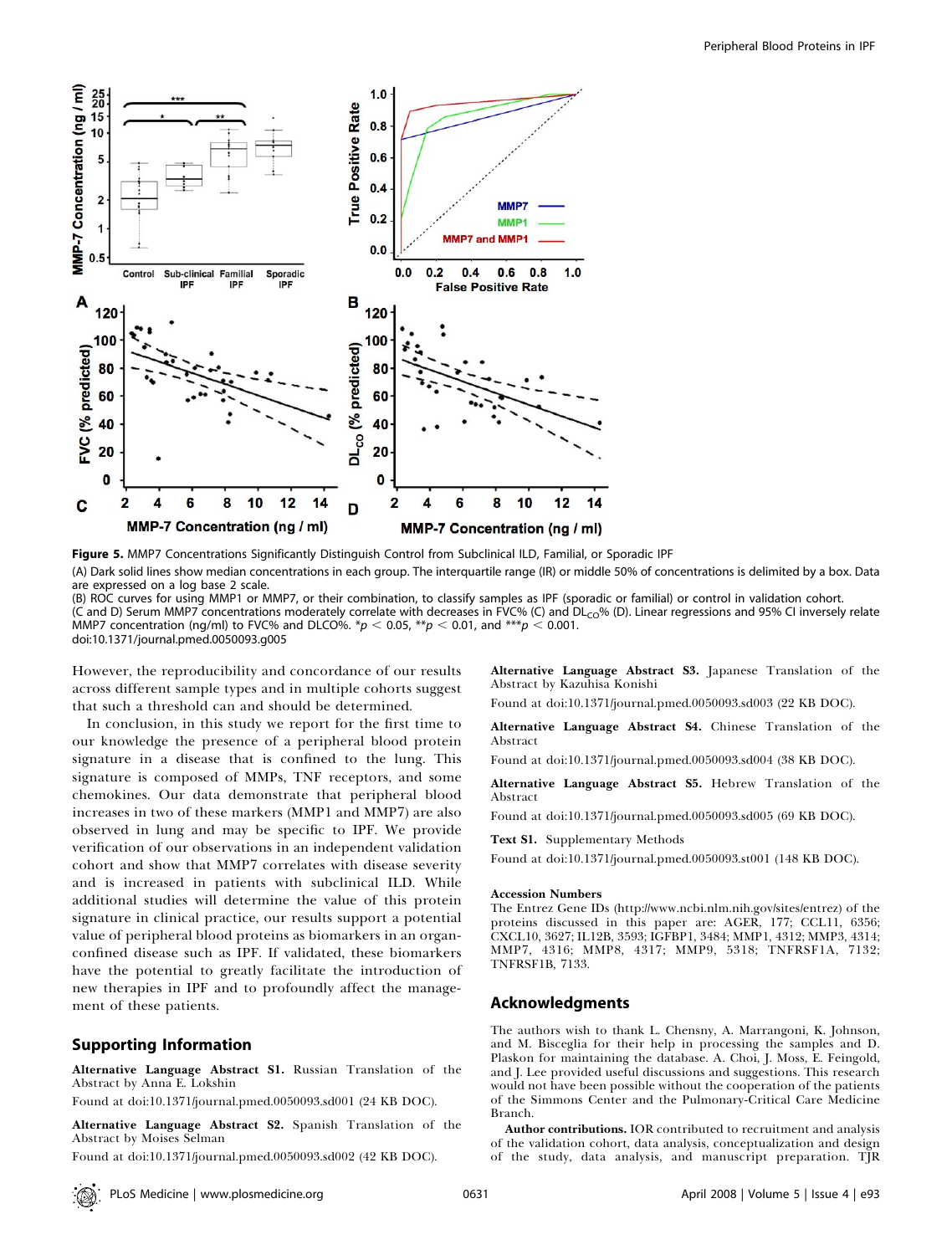contributed to project conceptualization, data analysis, statistics, and writing of the initial draft of the paper. KK contributed to microarray data generation and analysis, conceptualization of the study, and manuscript generation. YZ contributed to sample collection and protocol development, data analysis, and manuscript generation. KG contributed to participant recruitment, diagnosis, and ascertainment of the sarcoidosis cohort as well as the derivation cohort, protocol development, planning of experiments, and manuscript preparation. AEL contributed to Luminex data generation including custom assays and data analysis. KOL contributed to participant recruitment and diagnosis ascertainment of the derivation cohort, protocol development, and manuscript preparation. JC contributed to participant recruitment and diagnosis ascertainment of the HP cohort, ELISA assays, data analysis, and manuscript preparation. SDM contributed to participant recruitment and diagnosis ascertainment of the validation cohort, protocol development, and manuscript preparation. AP contributed to data analysis and manuscript preparation. FS contributed to participant recruitment and diagnosis ascertainment of the COPD cohort, protocol development, and manuscript preparation. JD contributed to conceptualization of proposed studies, diagnosis ascertainment of the derivation cohort, data analysis, and manuscript preparation. MS contributed to participant recruitment and diagnosis ascertainment of all Mexican patient cohorts, planning of the study, preparation of early drafts, and manuscript development. BRG contributed to design and conceptualization of the research project, participant recruitment and diagnosis ascertainment of the validation cohort, protocol development, and manuscript preparation. NK contributed to design and conceptualization of the research project, analysis of all data including gene expression and protein measurements, paper writing, and manuscript submission.

Abbreviations: BAL, bronchoalveolar lavage; CART, classification and regression tree; CI, confidence interval; COPD, chronic obstructive pulmonary disease; DLCO%, percent predicted carbon monoxide diffusing capacity; FVC%, percent predicted forced vital capacity; HP, hypersensitivity pneumonitis; HRCT, high-resolution computed tomography; ILD, interstitial lung disease; IPF, idiopathic pulmonary fibrosis; MMP, matrix metalloprotease; NSIP, nonspecific interstitial pneumonia; ROC, receiver operating characteristic curve; SAM, significance analysis of microarrays

#### References

- 1. Kim DS, Collard HR, King TE Jr. (2006) Classification and natural history of the idiopathic interstitial pneumonias. Proc Am Thorac Soc 3: 285–292.
- 2. Kaminski N, Rosas IO (2006) Gene expression profiling as a window into idiopathic pulmonary fibrosis pathogenesis: can we identify the right target genes? Proc Am Thorac Soc 3: 339–344.
- 3. Gibson KF, Kaminski N (2004) The mechanisms of idiopathic pulmonary fibrosis: can we see the elephant? Drug Discov Today Dis Models 1: 117–122.
- 4. Keane MP, Strieter RM, Belperio JA (2005) Mechanisms and mediators of pulmonary fibrosis. Crit Rev Immunol 25: 429–463.
- 5. Greene KE, King TE Jr., Kuroki Y, Bucher-Bartelson B, Hunninghake GW, et al. (2002) Serum surfactant proteins-A and -D as biomarkers in idiopathic pulmonary fibrosis. Eur Respir J 19: 439–446.
- 6. Yokoyama A, Kohno N, Hamada H, Sakatani M, Ueda E, et al. (1998) Circulating KL-6 predicts the outcome of rapidly progressive idiopathic pulmonary fibrosis. Am J Respir Crit Care Med 158: 1680–1684.
- 7. Kuwano K, Maeyama T, Inoshima I, Ninomiya K, Hagimoto N, et al. (2002) Increased circulating levels of soluble Fas ligand are correlated with disease activity in patients with fibrosing lung diseases. Respirology 7: 15–21.
- 8. Suga M, Iyonaga K, Ichiyasu H, Saita N, Yamasaki H, et al. (1999) Clinical significance of MCP-1 levels in BALF and serum in patients with interstitial lung diseases. Eur Respir J 14: 376–382.
- 9. Mukae H, Iiboshi H, Nakazato M, Hiratsuka T, Tokojima M, et al. (2002) Raised plasma concentrations of alpha-defensins in patients with idiopathic pulmonary fibrosis. Thorax 57: 623–628.
- 10. Kadota J, Mizunoe S, Mito K, Mukae H, Yoshioka S, et al. (2005) High plasma concentrations of osteopontin in patients with interstitial pneumonia. Respir Med 99: 111–117.
- 11. American Thoracic Society (2000) Idiopathic pulmonary fibrosis: diagnosis and treatment. International consensus statement. American Thoracic Society (ATS), and the European Respiratory Society (ERS). Am J Respir Crit Care Med 161: 646–664.
- 12. Katzenstein AL, Myers JL (1998) Idiopathic pulmonary fibrosis: clinical relevance of pathologic classification. Am J Respir Crit Care Med 157: 1301–1315.
- 13. King TE Jr., Tooze JA, Schwarz MI, Brown KR, Cherniack RM (2001) Predicting survival in idiopathic pulmonary fibrosis: scoring system and survival model. Am J Respir Crit Care Med 164: 1171–1181.
- 14. Pauwels RA, Buist AS, Calverley PM, Jenkins CR, Hurd SS (2001) Global strategy for the diagnosis, management, and prevention of chronic obstructive pulmonary disease. NHLBI/WHO Global Initiative for Chronic

Obstructive Lung Disease (GOLD) Workshop summary. Am J Respir Crit Care Med 163: 1256–1276.

- 15. Costabel U, Hunninghake GW (1999) ATS/ERS/WASOG statement on sarcoidosis. Sarcoidosis Statement Committee. American Thoracic Society. European Respiratory Society. World Association for Sarcoidosis and Other Granulomatous Disorders. Eur Respir J 14: 735–737.
- 16. [No authors listed] (1999) Statement on sarcoidosis. Joint Statement of the American Thoracic Society (ATS), the European Respiratory Society (ERS) and the World Association of Sarcoidosis and Other Granulomatous Disorders (WASOG) adopted by the ATS Board of Directors and by the ERS Executive Committee, February 1999. Am J Respir Crit Care Med 160: 736– 755.
- 17. Bustos ML, Frias S, Ramos S, Estrada A, Arreola JL, et al. (2007) Local and circulating microchimerism is associated with hypersensitivity pneumonitis. Am J Respir Crit Care Med 176: 90–95.
- 18. Selman M, Pardo A, Barrera L, Estrada A, Watson SR, et al. (2006) Gene expression profiles distinguish idiopathic pulmonary fibrosis from hypersensitivity pneumonitis. Am J Respir Crit Care Med 173: 188–198.
- 19. Steele MP, Speer MC, Loyd JE, Brown KK, Herron A, et al. (2005) Clinical and pathologic features of familial interstitial pneumonia. Am J Respir Crit Care Med 172: 1146–1152.
- 20. Ren P, Rosas IO, Macdonald SD, Wu HP, Billings EM, et al. (2007) Impairment of alveolar macrophage transcription in idiopathic pulmonary fibrosis. Am J Respir Crit Care Med 175: 1151–1157.
- 21. Rosas IO, Ren P, Avila NA, Chow CK, Franks TJ, et al. (2007) Early interstitial lung disease in familial pulmonary fibrosis. Am J Respir Crit Care Med 176: 698–705.
- 22. Pardo A, Gibson KF, Cisneros J, Richards TJ, Yang Y, et al. (2005) Upregulation and profibrotic role of osteopontin in human idiopathic pulmonary fibrosis. PLoS Med 2: e251. doi:10.1371/journal.pmed.0020251
- 23. American Thoracic Society, European Respiratory Society (2002) American Thoracic Society/European Respiratory Society International Multidisciplinary Consensus Classification of the Idiopathic Interstitial Pneumonias. This joint statement of the American Thoracic Society (ATS), and the European Respiratory Society (ERS) was adopted by the ATS board of directors, June 2001 and by the ERS Executive Committee, June 2001. Am J Respir Crit Care Med 165: 277–304.
- 24. Selman M, Carrillo G, Estrada A, Mejia M, Becerril C, et al. (2007) Accelerated variant of idiopathic pulmonary fibrosis: clinical behavior and gene expression pattern. PLoS ONE 2: e482. doi:10.1371/journal.pone. 0000482
- 25. Gorelik E, Landsittel DP, Marrangoni AM, Modugno F, Velikokhatnaya L, et al. (2005) Multiplexed immunobead-based cytokine profiling for early detection of ovarian cancer. Cancer Epidemiol Biomarkers Prev 14: 981– 987.
- 26. Wu W, Dave N, Tseng GC, Richards T, Xing EP, et al. (2005) Comparison of normalization methods for CodeLink Bioarray data. BMC Bioinformatics 6: 309.
- 27. Tusher VG, Tibshirani R, Chu G (2001) Significance analysis of microarrays applied to the ionizing radiation response. Proc Natl Acad Sci U S A 98: 5116–5121.
- 28. Ihaka R, Gentleman R (1996) R: A language for data analysis and graphics. J Comp Graph Stat 5: 299–314.
- 29. Novershtern N, Itzhaki Z, Manor O, Friedman N, Kaminski N (2008) A functional and regulatory map of asthma. Am J Respir Cell Mol Biol 38: 324–336.
- 30. Yang IV, Burch LH, Steele MP, Savov JD, Hollingsworth JW, et al. (2007) Gene expression profiling of familial and sporadic interstitial pneumonia. Am J Respir Crit Care Med 175: 45–54.
- 31. Pardo A, Selman M (2006) Matrix metalloproteases in aberrant fibrotic tissue remodeling. Proc Am Thorac Soc 3: 383–388.
- 32. Perez-Padilla R, Salas J, Chapela R, Sanchez M, Carrillo G, et al. (1993) Mortality in Mexican patients with chronic pigeon breeder's lung compared with those with usual interstitial pneumonia. Am Rev Respir Dis 148: 49–53.
- 33. Ohtani Y, Saiki S, Kitaichi M, Usui Y, Inase N, et al. (2005) Chronic bird fancier's lung: histopathological and clinical correlation. An application of the 2002 ATS/ERS consensus classification of the idiopathic interstitial pneumonias. Thorax 60: 665–671.
- 34. Churg A, Muller NL, Flint J, Wright JL (2006) Chronic hypersensitivity pneumonitis. Am J Surg Pathol 30: 201–208.
- 35. Gadek JE, Kelman JA, Fells G, Weinberger SE, Horwitz AL, et al. (1979) Collagenase in the lower respiratory tract of patients with idiopathic pulmonary fibrosis. N Engl J Med 301: 737–742.
- 36. Suga M, Iyonaga K, Okamoto T, Gushima Y, Miyakawa H, et al. (2000) Characteristic elevation of matrix metalloproteinase activity in idiopathic interstitial pneumonias. Am J Respir Crit Care Med 162: 1949–1956.
- 37. Selman M, Ruiz V, Cabrera S, Segura L, Ramirez R, et al. (2000) TIMP-1, -2, -3, and -4 in idiopathic pulmonary fibrosis. A prevailing nondegradative lung microenvironment? Am J Physiol Lung Cell Mol Physiol 279: L562– L574.
- 38. Fukuda Y, Ishizaki M, Kudoh S, Kitaichi M, Yamanaka N (1998) Localization of matrix metalloproteinases-1, -2, and -9 and tissue inhibitor of metalloproteinase-2 in interstitial lung diseases. Lab Invest 78: 687–698.
- 39. Zuo F, Kaminski N, Eugui E, Allard J, Yakhini Z, et al. (2002) Gene